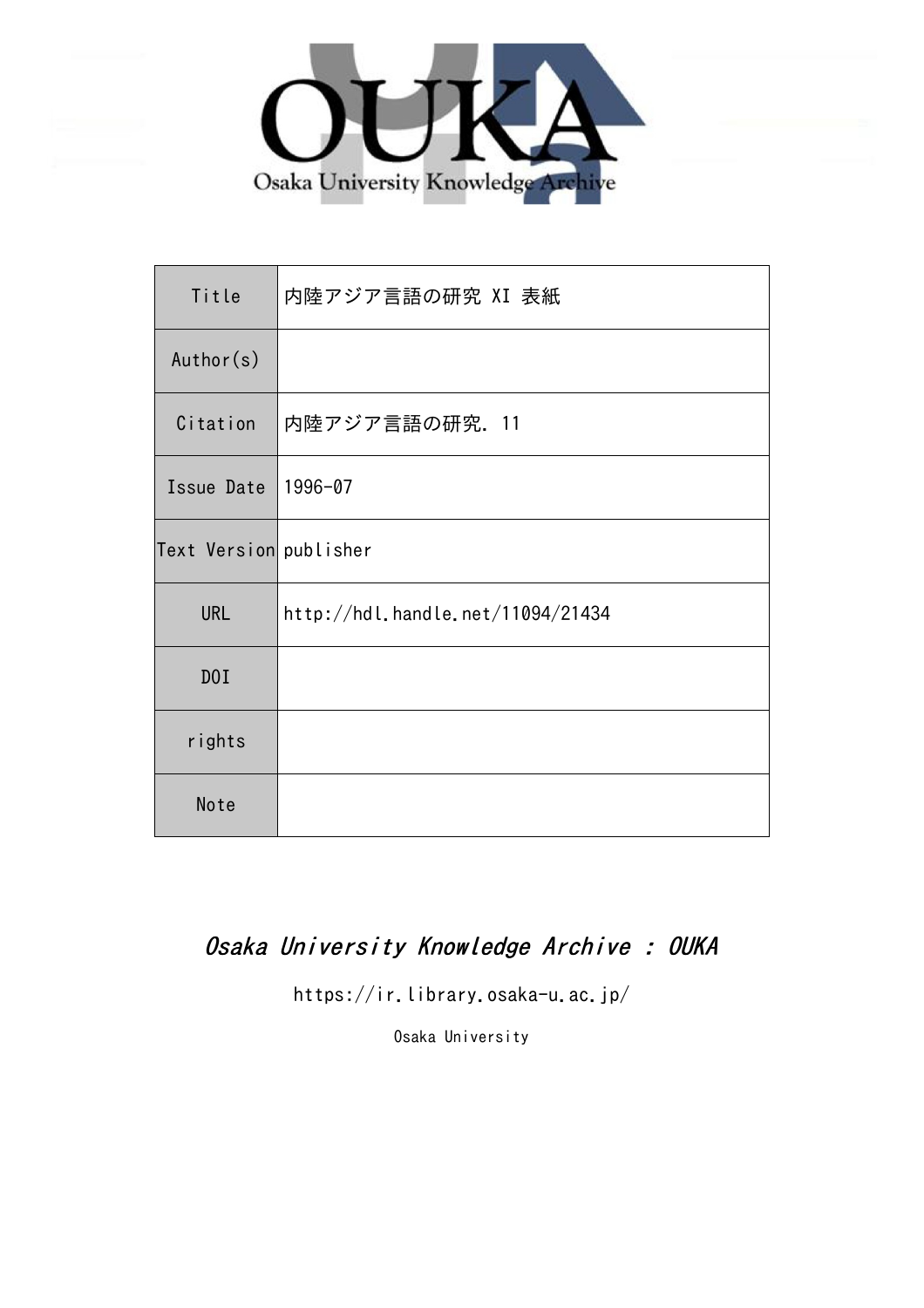# 内陸アジア言語の研究 XI

| A Fragment of the Chinese Mañjusrināmasamgīti<br>in Uigur Script from Turfan<br>1                                                                  |
|----------------------------------------------------------------------------------------------------------------------------------------------------|
| P. Zieme                                                                                                                                           |
| 9~11世紀におけるウイグル文字の諸特徴                                                                                                                               |
| 時代判定への手がかりを求めて――<br>$\cdots \cdots 15$<br>かんじゅう こうかい こうかい こうかい こうかい こうきょう こうきょう オンチョウ オンチョウ こうしゃ こうしゃ                                              |
| $\cdots \cdots \cdots \cdots \cdots \cdots \cdots \cdots \cdots 61$<br>回鶻文中心木                                                                      |
| 伊斯拉菲爾 玉蘇甫                                                                                                                                          |
| C. de Bridia による Hystoria Tartarorum 訳・注(2) $\cdots$ 67<br>海老澤哲雄・宇野伸浩                                                                              |
| スタイン蒐集トルキスタン出土古チベット語文書<br>──概要とカタログ作成プロジェクト── ···121<br>武内紹人                                                                                       |
| 書評・新刊紹介                                                                                                                                            |
| T. Takeuchi: Old Tibetan Contracts from Central Asia,<br>Tokyo 1995. .<br>139<br>$\mathbf{r}$ , $\mathbf{r}$ , $\mathbf{r}$ , $\mathbf{r}$<br>坂尻彰宏 |
| 新刊学術誌紹介<br>$\cdots \cdots 151$<br>武内紹人                                                                                                             |
| 小田壽典教授業績目録<br>.<br>153                                                                                                                             |

## 中央ユーラシア学研究会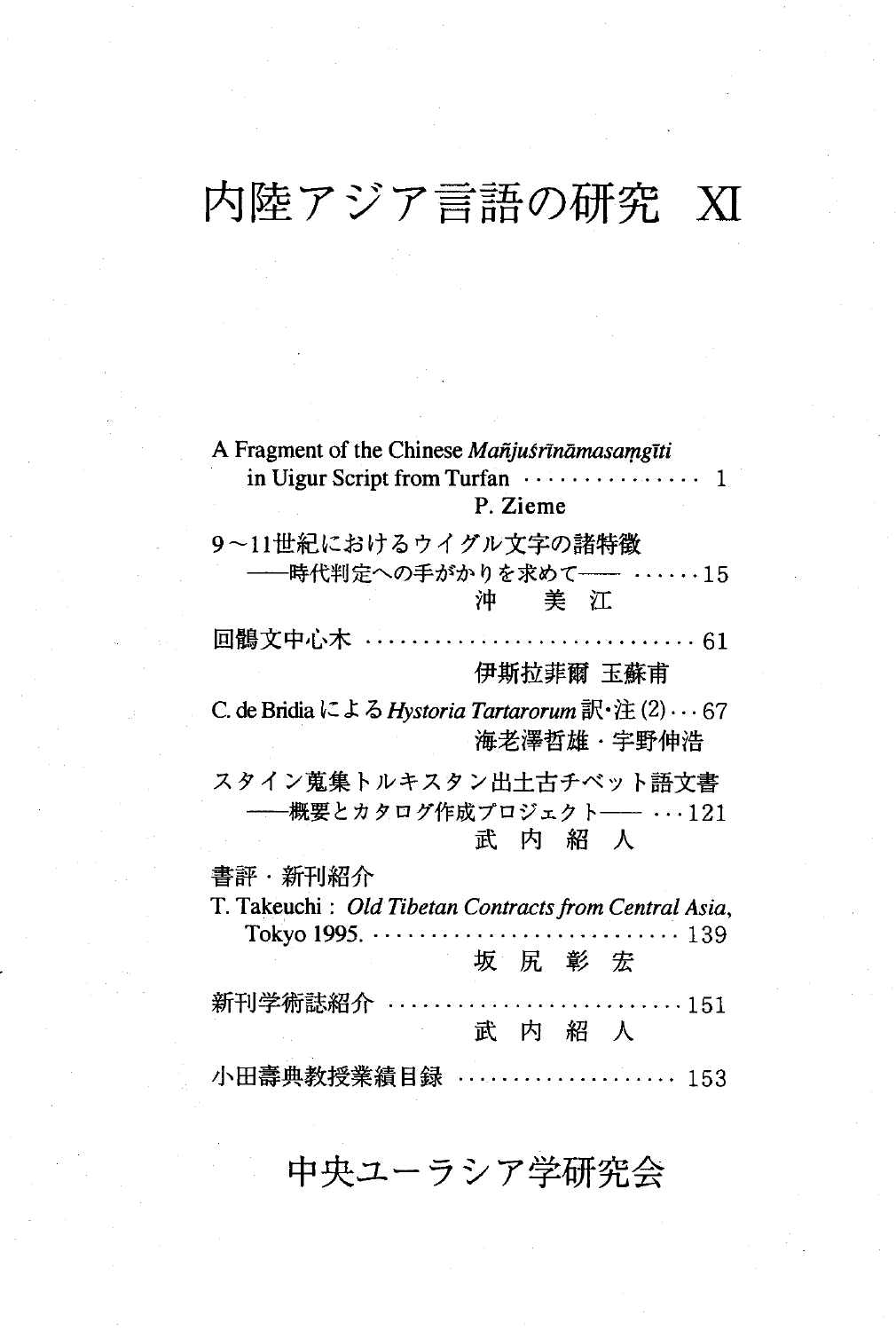## 内陸アジア言語の研究 XI

 $\mathcal{L}^{\text{max}}_{\text{max}}$  , where  $\mathcal{L}^{\text{max}}_{\text{max}}$ 

| A Fragment of the Chinese Mañjusrīnāmasamgīti<br>P. Zieme                       |
|---------------------------------------------------------------------------------|
| 9~11世紀におけるウイグル文字の諸特徴<br>-----時代判定への手がかりを求めて------ 15<br>アカラシ シャル 沖 つう美 美の江 アンチン |
| 回鶻文中心木 ……………………………… 61                                                          |
| 伊斯拉菲爾 玉蘇甫                                                                       |
| C. de Bridia による Hystoria Tartarorum 訳・注 (2) … 67<br>海老澤哲雄·宇野伸浩                 |
| スタイン蒐集トルキスタン出土古チベット語文書<br>──概要とカタログ作成プロジェクト── ‥‥121<br>武内紹人                     |
| 書評・新刊紹介                                                                         |
| T. Takeuchi: Old Tibetan Contracts from Central Asia,<br>139                    |
| 坂 尻 彰 宏                                                                         |
| 新刊学術誌紹介<br>151<br>武内紹人                                                          |
| 小田壽典教授業績目録                                                                      |

### 中央ユーラシア学研究会